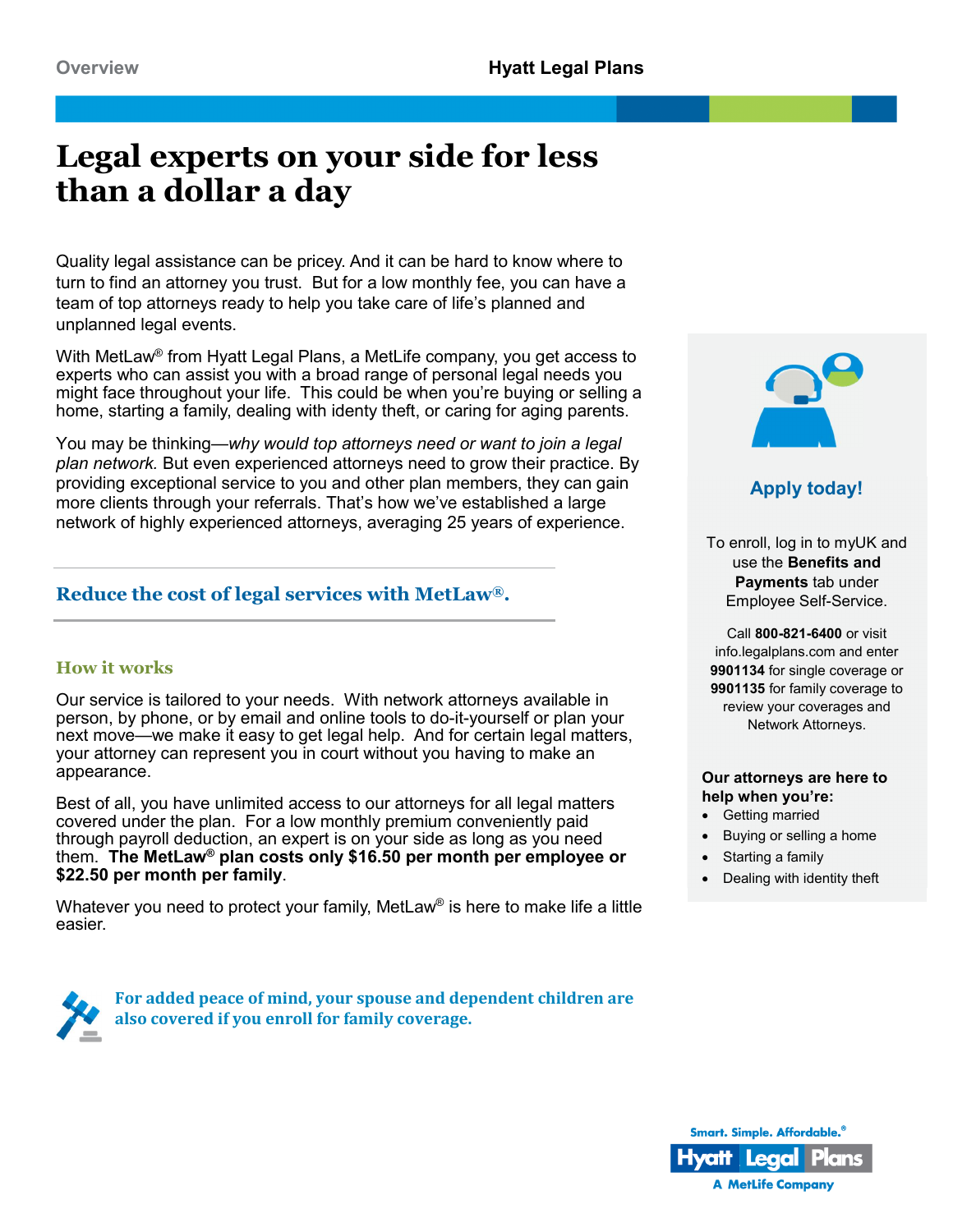# **Hyatt Legal helps you navigate life's planned and unplanned events.**

You get legal assistance for some of the most frequently needed personal legal matters—with no waiting periods, no deductibles and no claim forms.

And, if you have a trusted attorney who does not participate in our network, that's OK. You can be reimbursed for some of the costs.<sup>1</sup> Hyatt Legal covers some of the most frequently needed personal legal matters:

| <b>Money Matters</b>                   | <b>Identity Theft Defense</b><br>Personal Bankruptcy<br>Negotiations with Creditors<br>٠                                                             | <b>Triple Bureau Credit</b><br>$\bullet$<br>Monitoring - FraudScout <sup>3</sup><br>• Tax Audit Representation<br>Debt Collection Defense<br>$\bullet$                                              | • Tax Collection Defense<br><b>Promissory Notes</b><br>٠                                                                          |
|----------------------------------------|------------------------------------------------------------------------------------------------------------------------------------------------------|-----------------------------------------------------------------------------------------------------------------------------------------------------------------------------------------------------|-----------------------------------------------------------------------------------------------------------------------------------|
| Home & Real<br><b>Estate</b>           | Foreclosure<br><b>Tenant Negotiations</b><br>Boundary & Title Disputes<br>٠<br>Deeds<br>$\bullet$                                                    | Sale or Purchase of Primary<br>$\bullet$<br>and Vacation Home<br>• Eviction Defense<br><b>Property Tax Assessments</b><br>٠<br>Mortgages                                                            | • Refinancing & Home<br>Equity Loan of Primary<br>and Vacation Home<br>• Security Deposit<br>Assistance<br>• Zoning applications  |
| <b>Estate Planning</b>                 | Simple Wills<br><b>Complex Wills</b><br>Revocable & Irrevocable<br><b>Trusts</b>                                                                     | Powers of Attorney<br>$\bullet$<br>(Healthcare, Financial,<br>Childcare, Immigration)<br><b>Healthcare Proxies</b><br>$\bullet$                                                                     | Living Wills<br>Codicils                                                                                                          |
| <b>Family &amp;</b><br><b>Personal</b> | Adoption<br>٠<br>Guardianship<br>٠<br>Conservatorship<br>٠<br><b>Prenuptial Agreement</b><br>Name Change<br>Review of ANY Personal<br>Legal Document | • Juvenile Court Defense<br>Including Criminal Matters<br>• Parental Responsibility<br><b>Matters</b><br><b>School Hearings</b><br>٠<br><b>Demand Letters</b><br>٠<br>Personal Property Issues<br>٠ | • Affidavits<br><b>Garnishment Defense</b><br><b>Protection from Domestic</b><br>Violence<br>• Review of Immigration<br>Documents |
| <b>Civil Lawsuits</b>                  | <b>Civil Litigation Defense</b><br><b>Disputes Over Consumer</b><br>Goods & Services                                                                 | Small Claims Assistance<br>$\bullet$<br>• Administrative Hearings                                                                                                                                   | <b>Incompetency Defense</b><br>٠<br>Pet Liabilities                                                                               |
| Elder-Care<br><b>Issues</b>            | <b>Consultation &amp; Document</b><br>Review for issues related to<br>your parents:<br>Medicare<br>Medicaid<br>٠                                     | <b>Prescription Plans</b><br>$\bullet$<br><b>Nursing Home Agreements</b><br><b>Leases</b><br><b>Notes</b>                                                                                           | Deeds<br>Wills<br>Powers of Attorney                                                                                              |
| Vehicle &<br><b>Driving</b>            | Repossession<br>٠<br>Defense of Traffic Tickets <sup>4</sup>                                                                                         | <b>Driving Privileges</b><br>٠<br>Restoration                                                                                                                                                       | • License Suspension Due<br>to DUI                                                                                                |

**82% of those enrolled in a legal plan through an employer agreed that they worry less about unexpected issues because of their employer benefits.2**

1. You will be responsible to pay the difference, if any, between the Plan's payment and the non-Plan Attorney's charge for services.

2. Harris Poll on behalf of Hyatt Legal Plans, a MetLife Company, Improving Employee Wellness through Legal Benefits (February 2016).

- 3. This benefit provides the Participant with access to LifeStages Identity Management Services and FraudScout Triple Bureau Credit Monitoring provided by CyberScout, LLC. CyberScout is not a corporate affiliate of Hyatt Legal Plans.
- 4. Does not cover DUI.

Group legal plans provided by Hyatt Legal Plans, Inc., a MetLife company, Cleveland, Ohio. In certain states, group legal plans are provided through insurance coverage underwritten by Metropolitan Property and Casualty Insurance Company and affiliates, 700 Quaker Lane, Warwick, RI 02886. No service, including consultations, will be provided for: 1) employment-related matters, including company or statutory benefits; 2) matters involving the employer, MetLife, its affiliates, or plan attorneys; 3) matters in which there is a conflict of interest between the employee and spouse/civil union partner or dependents, in which case services are excluded for the spouse/civil union partner and dependents; 4) appeals and class actions; 5) farm and business matters, including rental issues when the participant is the landlord; 6) patent, trademark, and copyright matters; 7) costs and fines; 8) frivolous or unethical matters; 9) matters for which an attorney-client relationship exists prior to the participant becoming eligible for MetLaw. For all other personal legal matters, an advice and consultation benefit is provided. Additional representation is also included for certain matters. Please see your plan description for details. MetLaw and MetLife® are registered trademarks of Metropolitan Life Insurance Company, New York, NY.

> **Hyatt Legal Plans, Inc., A MetLife Company** | 1100 Superior Avenue, Suite 800 | Cleveland, OH 44114 1705 856493PP L1217501351[exp0219] © 2018 METLIFE, INC.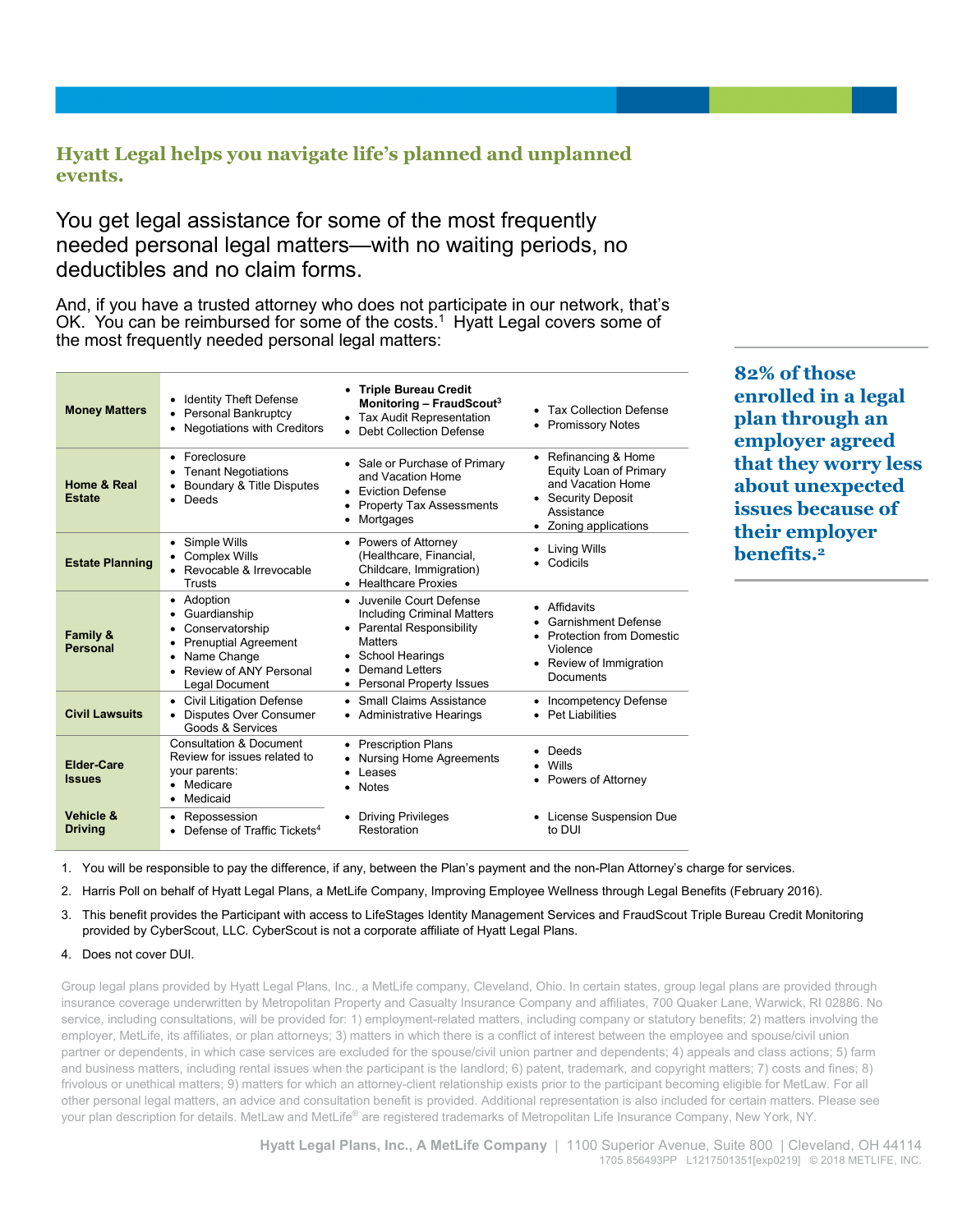

**A MetLife Company** 

# **METLAW® PLUS 20 HOURS OF DIVORCE LEGAL SERVICES PLAN**

# **FACT SHEET**

# **HOW TO GET LEGAL SERVICES**

To use your Legal Plan, visit our website at www.members.legalplans.com or call Hyatt Legal Plans' Client Service Center at 1-800-821-6400.

Employees enrolled in the plan must remain in the plan for the benefit plan year.

If you call the Client Service Center, the Client Service Representative who answers your call will:

- verify your eligibility for services;
- make an initial determination of whether and to what extent your case is covered (the Plan Attorney will make the final determination of coverage);
- give you a Case Number that is similar to a claim number (you will need a new Case Number for each new case you have);
- give you the telephone number of the Plan Attorney most convenient to you; and
- answer any questions you have about your Legal Plan.

Then call the Plan Attorney and identify yourself as a legal Plan Member referred to them by Hyatt Legal Plans. You should request an appointment for a consultation. You should be prepared to give them your Case Number, the name of the legal plan you belong to and the type of legal matter you are calling about. Evening and Saturday appointments are available. If you wish, you may choose an out-of-network attorney. In a few areas, where there are no Participating Law Firms, you will be asked to select your own attorney. In both circumstances, Hyatt Legal Plans will reimburse you for these non-Plan attorneys' fees based on a set fee schedule.

# **WHAT SERVICES ARE COVERED**

You and your eligible dependents are entitled to receive certain personal legal services. The available benefits are very comprehensive, but there are limitations and other conditions that must be met. Please take time to read the description of benefits carefully. All benefits are available to you and your spouse and dependents, who are referred to below as Participant(s), unless otherwise noted or you are enrolled in a Single or Employee Only plan.

# **ADVICE AND CONSULTATION**

#### **Office Consultation and Telephone Advice**

This service provides the opportunity to discuss with an attorney any personal legal problems that are not specifically excluded. The Plan Attorney will explain the Participant's rights, point out his or her options and recommend a course of action. The Plan Attorney will identify any further coverage available under the Plan, and will undertake representation if the Participant so requests. If representation is covered by the Plan, the Participant will not be charged for the Plan Attorney's services. If representation is recommended, but is not covered by the Plan, the Plan Attorney will provide a written fee statement in advance. The Participant may choose whether to retain the Plan Attorney at his or her own expense, seek outside counsel, or do nothing. There are no restrictions on the number of times per year a Participant may use this service; however, for a non-covered matter, this service is not intended to provide the Participant with continuing access to a Plan Attorney in order to seek advice that would allow the Participant to undertake his or her own representation.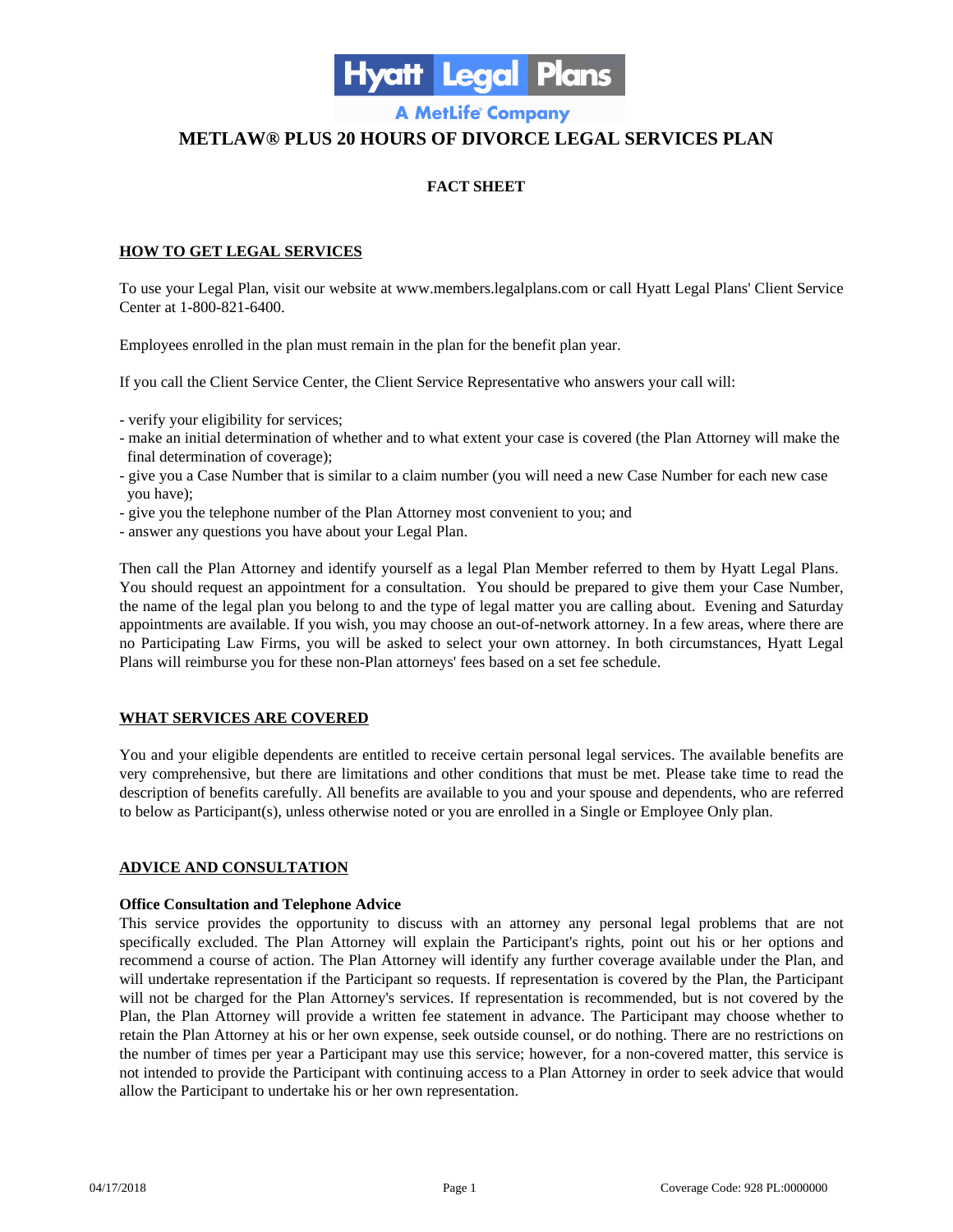# **CONSUMER PROTECTION**

# **Consumer Protection Matters**

This service covers the Participant as a plaintiff, for representation, including trial, in disputes over consumer goods and services where the amount being contested exceeds the small claims court limit in that jurisdiction and is documented in writing. This service does not include disputes over real estate, construction, insurance or collection activities after a judgment.

# **Personal Property Protection**

This service covers counseling the Participant over the phone or in the office on any personal property issue such as consumer credit reports, contracts for the purchase of personal property, consumer credit agreements or installment sales agreements. Counseling on pursuing or defending small claims actions is also included. The service also includes reviewing any personal legal documents and preparing promissory notes, affidavits and demand letters.

#### **Small Claims Assistance**

This service covers counseling the Participant on prosecuting a small claims action; helping the Participant prepare documents; advising the Participant on evidence, documentation and witnesses; and preparing the Participant for trial. The service does not include the Plan Attorney's attendance or representation at the small claims trial, collection activities after a judgment or any services relating to post-judgment actions.

# **DEBT MATTERS**

#### **Debt Collection Defense**

This service provides Participants with an attorney's services for negotiation with creditors for a repayment schedule and to limit creditor harassment, and representation in defense of any action for personal debt collection, tax agency debt collection, foreclosure, repossession or garnishment, up to and including trial if necessary. It includes a motion to vacate a default judgment. It does not include counter, cross or third party claims; bankruptcy; any action arising out of family law matters, including support and post-decree issues; or any matter where the creditor is affiliated with the Sponsor or Employer.

#### **Identity Management Services**

This service provides the Participant with access to LifeStages Identity Management Services provided by CyberScout, formerly known as IDT911, LLC. These services include both Proactive Services when the Participant believes their personal data has been compromised as well as Resolution Services to assist the Participant in recovering from account takeover or identity theft with unlimited assistance to fix issues, handle notifications, and provide victims with credit and fraud monitoring. Theft Support, Fraud Support, Recovery and Replacement services are covered by this service. For more information on identity theft protection, please visit http://www.legalplans-idtheft.com/.

#### **Identity Theft Defense**

This service provides the Participant with consultations with an attorney regarding potential creditor actions resulting from identity theft and attorney services as needed to contact creditors, credit bureaus and financial institutions. It also provides defense services for specific creditor actions over disputed accounts. The defense services include limiting creditor harassment and representation in defense of any action that arises out of the identity theft such as foreclosure, repossession or garnishment, up to and including trial if necessary. The service also provides the Participant with online help and information about identity theft and prevention. It does not include counter, cross or third party claims; bankruptcy; any action arising out of family law matters, including support and post-decree issues; or any matter where the creditor is affiliated with the Sponsor or Employer.

#### **Personal Bankruptcy or Wage Earner Plan**

This service covers the Plan Member and spouse in pre-bankruptcy planning, the preparation and filing of a personal bankruptcy or Wage Earner petition, and representation at all court hearings and trials. This service is not available if a creditor is affiliated with the Sponsor or Employer, even if the Plan Member or spouse chooses to reaffirm that specific debt.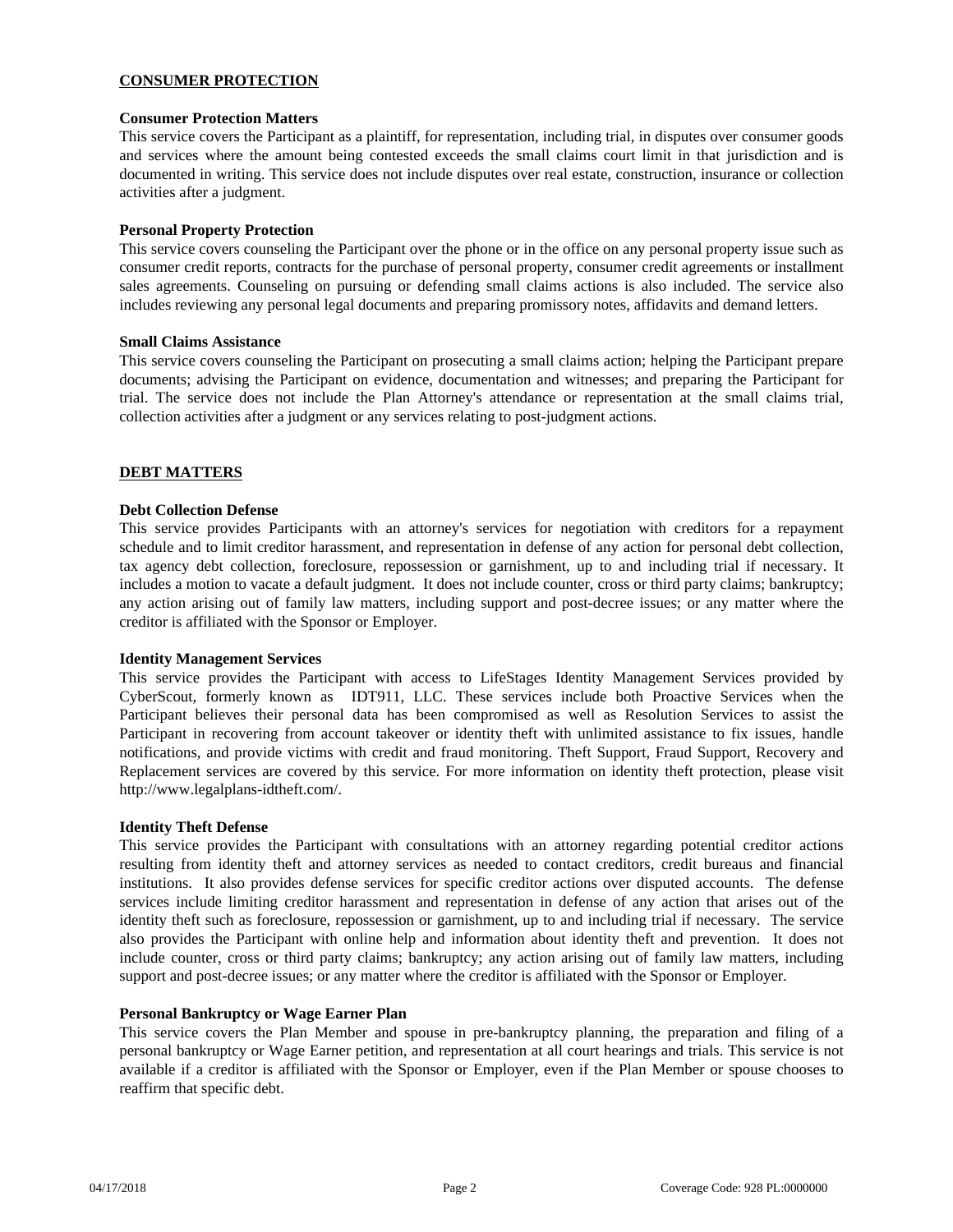# **Tax Audits**

This service covers reviewing tax returns and answering questions the IRS or a state or local taxing authority has concerning the Participant's tax return; negotiating with the agency; advising the Participant on necessary documentation; and attending an IRS or a state or local taxing authority audit. The service does not include prosecuting a claim for the return of overpaid taxes or the preparation of any tax returns.

# **DEFENSE OF CIVIL LAWSUITS**

# **Administrative Hearing Representation**

This service covers Participants in defense of civil proceedings before a municipal, county, state or federal administrative board, agency or commission. It includes the hearing before an administrative board or agency over an adverse governmental action. It does not apply where services are available or are being provided by virtue of an insurance policy. It does not include family law matters, post judgment matters or litigation of a job-related incident.

# **Civil Litigation Defense**

This service covers the Participant in defense of an arbitration proceeding or civil proceeding before a municipal, county, state or federal administrative board, agency or commission, or in a trial court of general jurisdiction. It does not apply where services are available or are being provided by virtue of an insurance policy. It does not include family law matters, post judgment matters, matters with criminal penalties or litigation of a job-related incident. Services do not include bringing counterclaims, third party or cross claims.

#### **Incompetency Defense**

This service covers the Participant in the defense of any incompetency action, including court hearings when there is a proceeding to find the Participant incompetent.

# **DOCUMENT PREPARATION**

# **Affidavits**

This service covers preparation of any affidavit in which the Participant is the person making the statement.

#### **Deeds**

This service covers the preparation of any deed for which the Participant is either the grantor or grantee.

#### **Demand Letters**

This service covers the preparation of letters that demand money, property or some other property interest of the Participant, except an interest that is an excluded service. It also covers mailing them to the addressee and forwarding and explaining any response to the Participant. Negotiations and representation in litigation are not included.

#### **Document Review**

This service covers the review of any personal legal document of the Participant, such as letters, leases or purchase agreements.

#### **Elder Law Matters**

This service covers counseling the Participant over the phone or in the office on any personal issues relating to the Participant's parents as they affect the Participant. The service includes reviewing documents of the parents to advise the Participant of the effect on the Participant. The documents include Medicare or Medicaid materials, prescription plans, leases, nursing home agreements, powers of attorney, living wills and wills. The service also includes preparing deeds involving the parents when the Participant is either the grantor or grantee; and preparing promissory notes involving the parents when the Participant is the payor or payee.

#### **Mortgages**

This service covers the preparation of any mortgage or deed of trust for which the Participant is the mortgagor. This service does not include documents pertaining to business, commercial or rental property.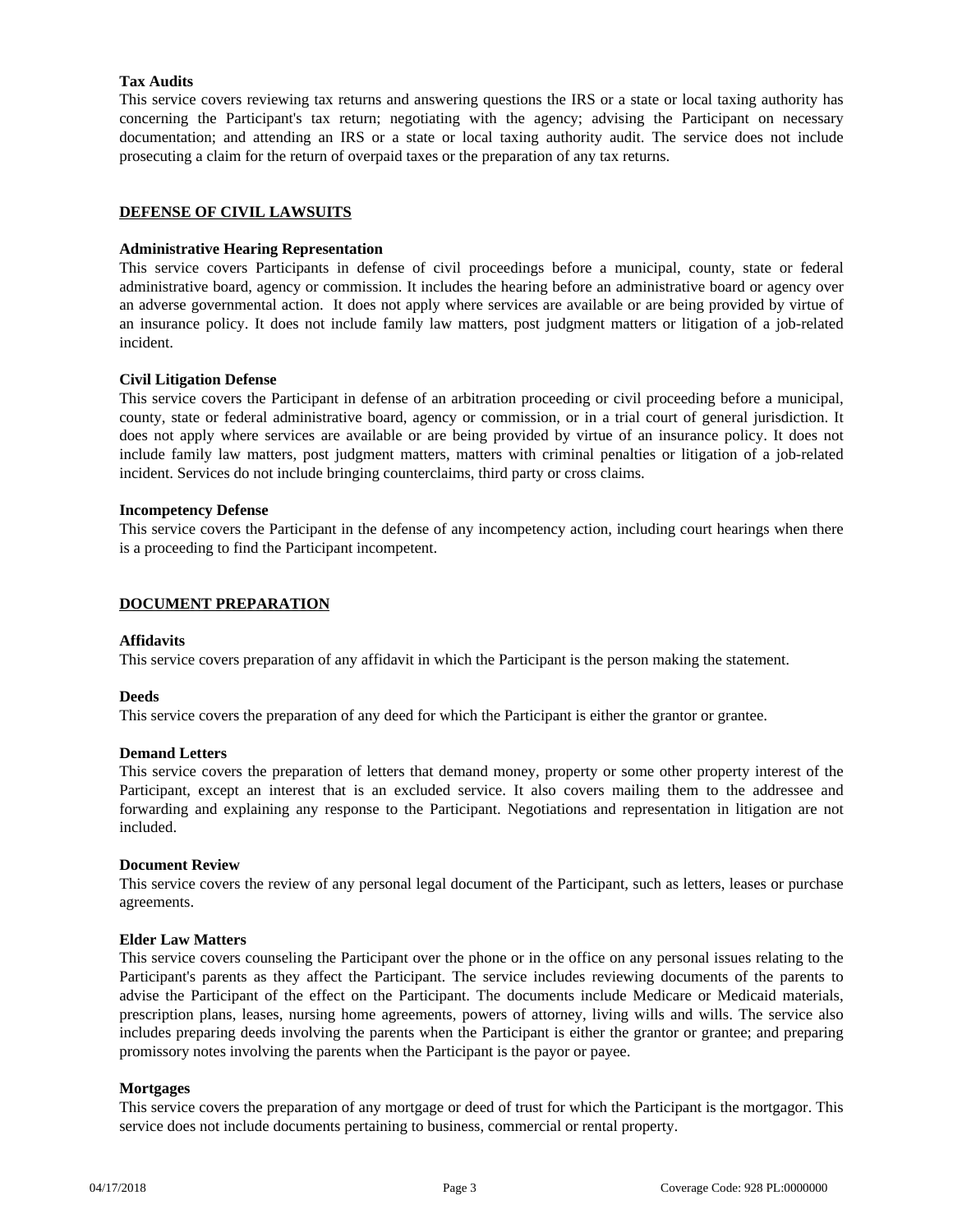# **Promissory Notes**

This service covers the preparation of any promissory note for which the Participant is the payor or payee.

# **FAMILY LAW**

#### **Adoption and Legitimization (Contested and Uncontested)**

This service covers all legal services and court work in a state or federal court for an adoption for the Plan Member and spouse. Legitimization of a child for the Plan Member and spouse, including reformation of a birth certificate, is also covered.

#### **Divorce, Dissolution and Annulment (Contested and Uncontested) - Twenty Hour Maximum**

This service is available to the Plan Member only, not to a spouse or dependents, for the first twenty hours of service. This service includes preparing and filing all necessary pleadings, motions and affidavits, drafting settlement agreements, and representation at the hearing or trial, whether the Plan Member is a plaintiff or a defendant. This service does not include disputes that arise after a decree is issued. It is the Plan Member's responsibility to pay fees beyond the first twenty hours.

# **Guardianship or Conservatorship (Contested and Uncontested)**

This service covers establishing a guardianship or conservatorship over a person and his or her estate when the Plan Member or spouse is being appointed as guardian or conservator. It includes obtaining a permanent and/or temporary guardianship or conservatorship, gathering any necessary medical evidence, preparing the paperwork, attending the hearing and preparing the initial accounting. This service does not include representation of the person over whom guardianship or conservatorship is sought, any annual accountings after the initial accounting, or terminating the guardianship or conservatorship once it has been established.

#### **Name Change**

This service covers the Participant for all necessary pleadings and court hearings for a legal name change.

#### **Prenuptial Agreement**

This service covers representation of the Plan Member and includes the negotiation, preparation, review and execution of a Prenuptial Agreement between the Plan Member and his or her fiance/partner prior to their marriage or legal union (where allowed by law). It does not include subsequent litigation arising out of a prenuptial agreement. The fiance/partner must either have separate counsel or waive his/her right to representation.

#### **Protection from Domestic Violence**

This service covers the Plan Member only, not the spouse or dependents, as the victim of domestic violence. It provides the Plan Member with representation to obtain a protective order, including all required paperwork and attendance at all court appearances. The service does not include representation in suits for damages, defense of any action, or representation for the offender.

# **IMMIGRATION**

#### **Immigration Assistance**

This service covers advice and consultation, preparation of affidavits and powers of attorney, review of any immigration documents and helping the Participant prepare for hearings.

#### **PERSONAL INJURY**

#### **Personal Injury (25% Network Maximum)**

Subject to applicable law and court rules, Plan Attorneys will handle personal injury matters (where the Participant is the plaintiff) at a maximum fee of 25% of the gross award. It is the Participant's responsibility to pay this fee and all costs.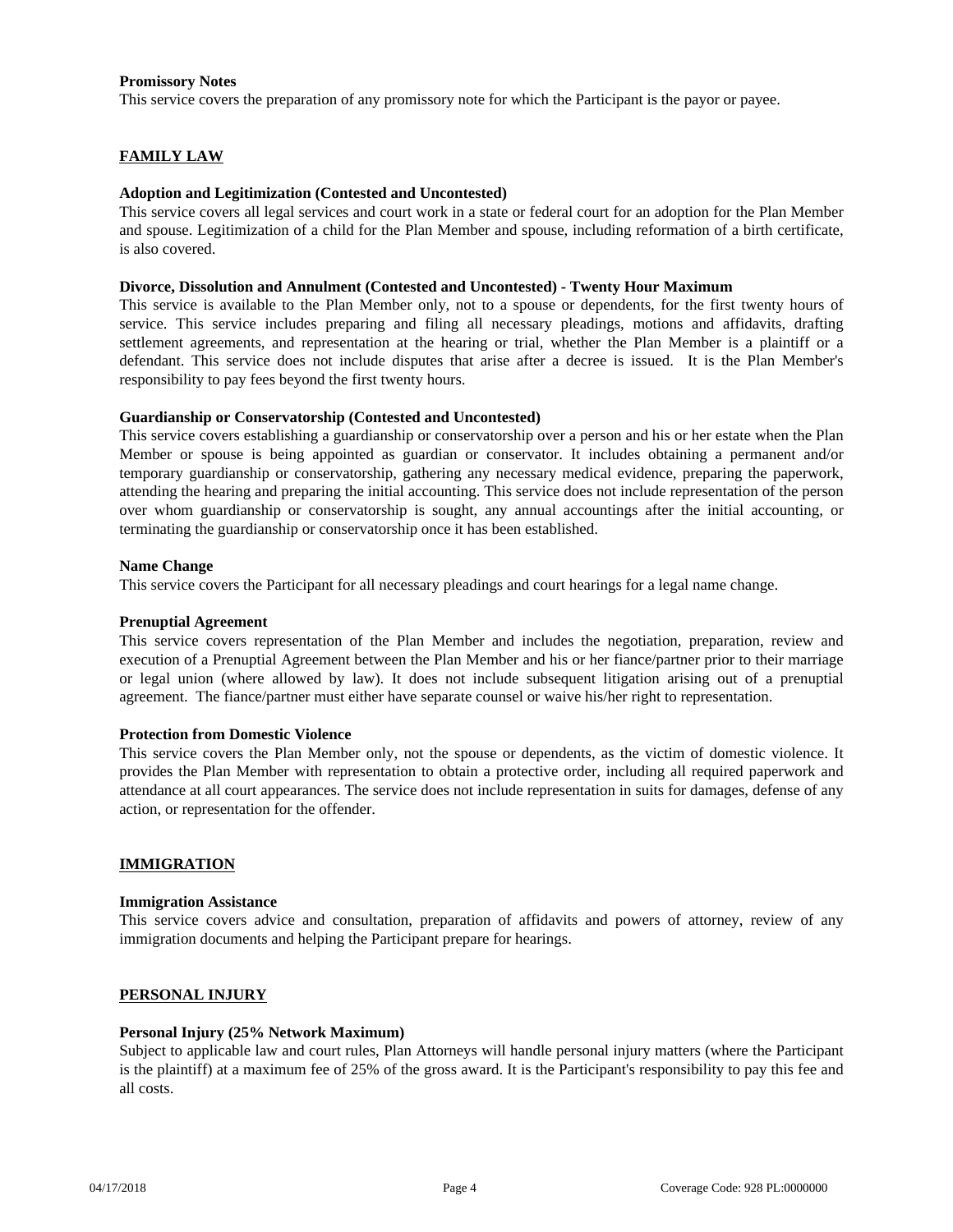# **REAL ESTATE MATTERS**

# **Boundary or Title Disputes (Primary Residence)**

This service covers negotiations and litigation arising from boundary or real property title disputes involving a Participant's primary residence, where coverage is not available under the Participant's homeowner or title insurance policies. The service includes filing to remove a mechanic's lien.

# **Eviction and Tenant Problems (Primary Residence - Tenant Only)**

This service covers the Participant as a tenant for matters involving leases, security deposits or disputes with a residential landlord. The service includes eviction defense, up to and including trial. It does not include representation in disputes with other tenants or as a plaintiff in a lawsuit against the landlord, including an action for return of a security deposit.

# **Home Equity Loans (Primary Residence)**

This service covers the review or preparation of a home equity loan on the Participant's primary residence.

# **Home Equity Loans (Second or Vacation Home)**

This service covers the review or preparation of a home equity loan on the Participant's second or vacation home.

# **Property Tax Assessment (Primary Residence)**

This service covers the Participant for review and advice on a property tax assessment on the Participant's primary residence. It also includes filing the paperwork; gathering the evidence; negotiating a settlement; and attending the hearing necessary to seek a reduction of the assessment.

# **Refinancing of Home (Primary Residence)**

This service covers the review or preparation, by an attorney representing the Participant, of all relevant documents (including the refinance agreement, mortgage and deed, and documents pertaining to title, insurance, recordation and taxation), which are involved in the refinancing of or obtaining a home equity loan on a Participant's primary residence. The benefit also includes attendance of an attorney at closing. This benefit includes obtaining a permanent mortgage on a newly constructed home. It does not include services provided by any attorney representing a lending institution or title company. The benefit does not include the refinancing of a second home, vacation property or property that is held for any rental, business, investment or income purpose.

#### **Refinancing of Home (Second or Vacation Home)**

This service covers the review or preparation, by an attorney representing the Participant, of all relevant documents (including the refinance agreement, mortgage and deed, and documents pertaining to title, insurance, recordation and taxation), which are involved in the refinancing of or obtaining a home equity loan on a Participant's second home or vacation home. The benefit also includes attendance of an attorney at closing. This benefit includes obtaining a permanent mortgage on a newly constructed home. It does not include services provided by any attorney representing a lending institution or title company. The benefit does not include the refinancing of a second home, vacation property or property that is held for any rental, business, investment or income purpose.

#### **Sale or Purchase of Home (Primary Residence)**

This service covers the review or preparation, by an attorney representing the Participant, of all relevant documents (including the construction documents for a new home, the purchase agreement, mortgage and deed, and documents pertaining to title, insurance, recordation and taxation), which are involved in the purchase or sale of a Participant's primary residence or of a vacant property to be used for building a primary residence. The benefit also includes attendance of an attorney at closing. It does not include services provided by any attorney representing a lending institution or title company. The benefit does not include the sale or purchase of a second home, vacation property, rental property, property held for business or investment or leases with an option to buy.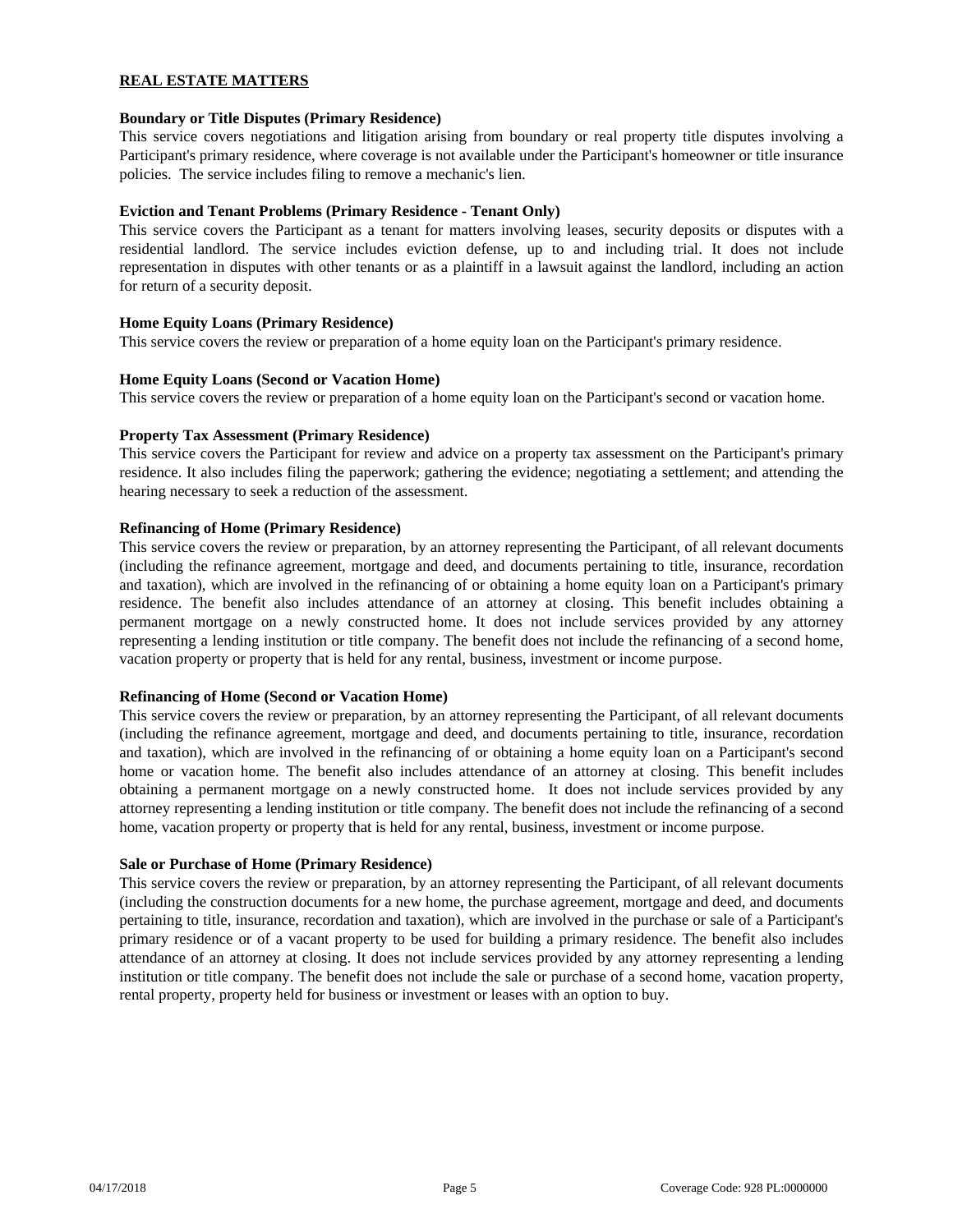# **Sale or Purchase of Home (Second or Vacation Home)**

This service covers the review or preparation, by an attorney representing the Participant, of all relevant documents (including the construction documents for a new second home or vacation home, the purchase agreement, mortgage and deed, and documents pertaining to title, insurance, recordation and taxation), which are involved in the purchase or sale of a Participant's second home, vacation home or of a vacant property to be used for building a second home or vacation home. The benefit also includes attendance of an attorney at closing. It does not include services provided by any attorney representing a lending institution or title company. The benefit does not include the sale or purchase of a second home or vacation home held for rental purpose, business, investment or income or leases with an option to buy.

# **Security Deposit Assistance (Primary Residence - Tenant only)**

This service covers counseling the Participant as a tenant in recovering a security deposit from the Participant's residential landlord for the Participant's primary residence; reviewing the lease and other relevant documents; and preparing a demand letter to the landlord for the return of the deposit. It also covers assisting the Participant in prosecuting a small claims action; helping prepare documents; advising on evidence, documentation and witnesses; and preparing the Participant for the small claims trial. This service does not include the Plan Attorney's attendance or representation at the small claims trial, collection activities after a judgment or any services relating to post-judgment actions.

# **Zoning Applications**

This service provides the Participant with the services of a lawyer to help get a zoning change or variance for the Participant's primary residence. Services include reviewing the law, reviewing the surveys, advising the Participant, preparing applications, and preparing for and attending the hearing to change zoning.

# **TRAFFIC AND CRIMINAL MATTERS**

# **Juvenile Court Defense**

This service covers the defense of a Participant and a Participant's dependent child in any juvenile court matter, provided there is no conflict of interest between the Participant and the dependent child. When a conflict exists, or where the court requires separate counsel for the child, this service provides an attorney for the Plan Member only, including services for Parental Responsibility.

# **Restoration of Driving Privileges**

This service covers the Participant with representation in proceedings to restore the Participant's driving license.

# **Traffic Ticket Defense (No DUI)**

This service covers representation of the Participant in defense of any traffic ticket including traffic misdemeanor offenses, except driving under influence or vehicular homicide, including court hearings, negotiation with the prosecutor and trial.

#### **WILL AND ESTATE MATTERS**

#### **Living Wills**

This service covers the preparation of a living will for the Participant.

#### **Powers of Attorney**

This service covers the preparation of any power of attorney when the Participant is granting the power.

#### **Probate (10% Network Discount)**

Subject to applicable law and court rules, Plan Attorneys will handle probate matters at a fee 10% less than the Plan Attorney's normal fee. It is the Participant's responsibility to pay this reduced fee and all costs.

#### **Trusts**

This service covers the preparation of revocable and irrevocable living trusts for the Participant. It does not include tax planning or services associated with funding the trust after it is created.